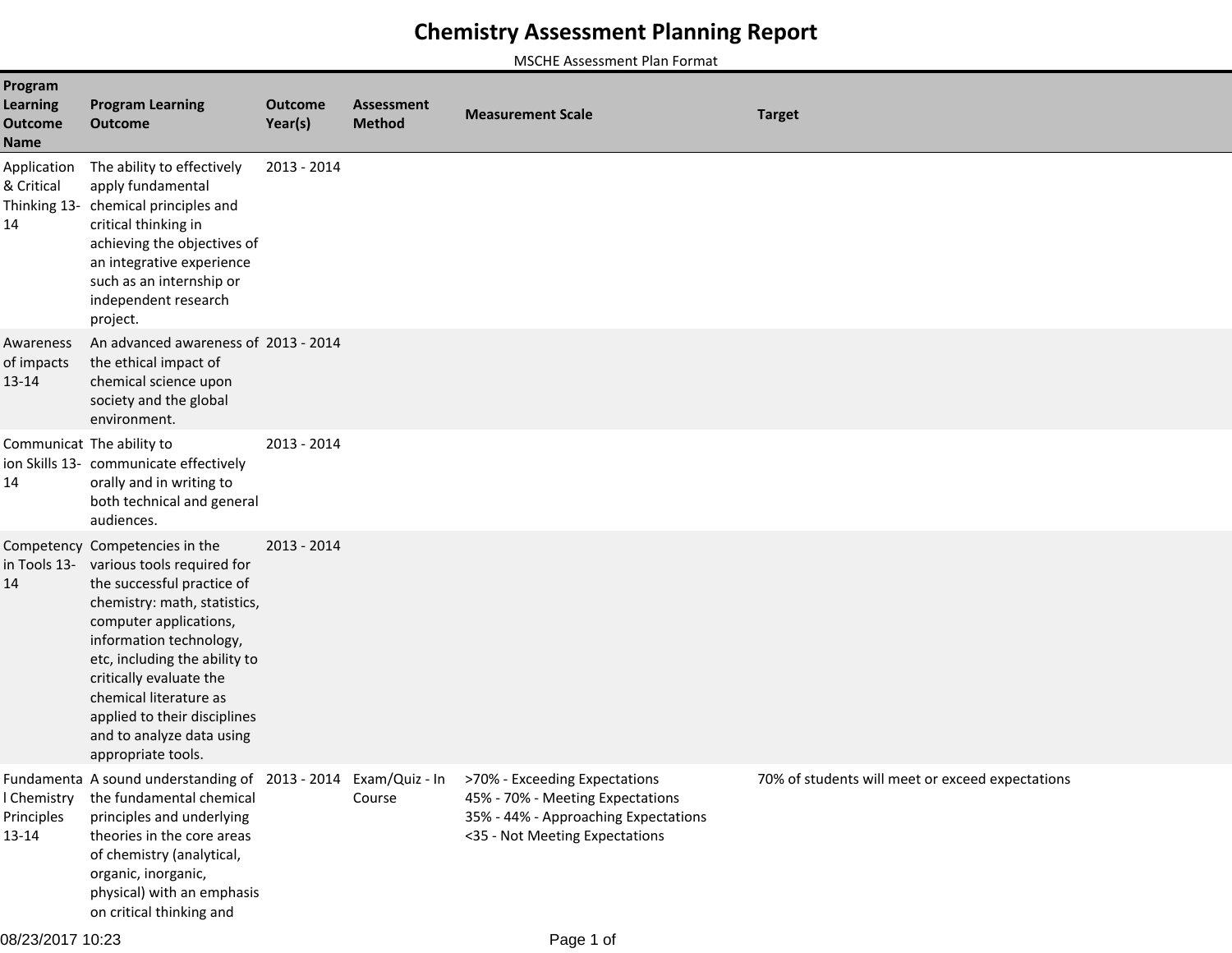| Program<br><b>Learning</b><br><b>Outcome</b><br><b>Name</b> | <b>Program Learning</b><br><b>Outcome</b> | Outcome<br>Year(s)      | <b>Assessment</b><br><b>Method</b>      | <b>Measurement Scale</b>                                                                                                                     | <b>Target</b>                                     |
|-------------------------------------------------------------|-------------------------------------------|-------------------------|-----------------------------------------|----------------------------------------------------------------------------------------------------------------------------------------------|---------------------------------------------------|
| I Chemistry<br>Principles<br>13-14                          | Fundamenta problem-solving.               |                         | 2013 - 2014 Exam/Quiz - In<br>Course    | >70% - Exceeding Expectations<br>45% - 70% - Meeting Expectations<br>35% - 44% - Approaching Expectations<br><35 - Not Meeting Expectations  | 70% of students will meet or exceed expectations  |
|                                                             |                                           | 2013 - 2014             | Exam/Quiz - In<br>Course                | >75% - Exceeding Expectations<br>66% - 75% - Meeting Expectations<br>50% - 65% - Approaching Expectations<br><50 - Not Meeting Expectations  | 70% of students will meet or exceed expectations  |
|                                                             |                                           |                         | 2013 - 2014 Exam/Quiz - In<br>Course    | >80% - Exceeding Expectations<br>60% - 80% - Meeting Expectations<br>51% - 59% - Approaching Expectations<br><50% - Not Meeting Expectations | 70% of students will meet or exceed expectations  |
|                                                             |                                           |                         | 2013 - 2014 Exam/Quiz - In<br>Course    | >80% - Exceeding Expectations<br>65% - 80% - Meeting Expectations<br>50% - 64% - Approaching Expectations<br><50 - Not Meeting Expectations  | 70% of students will meet or exceed expectations  |
|                                                             |                                           |                         | 2013 - 2014 Exam/Quiz - In<br>Course    | >80% - Exceeds Expectations<br>65% - 80% - Meeting Expectations<br>51% - 64% - Approaching Expectations<br><50% - Not Meeting Expectations   | 70% of students will meet or exceed expectations  |
|                                                             |                                           |                         | 2013 - 2014 Exam/Quiz - In<br>Course    | >85% - Exceeding Expectations<br>66% - 85% - Meeting Expectations<br>51% - 65% - Approaching Expectations<br><50% - Not Meeting Expectations | 50% of students meet or exceed expectations       |
|                                                             |                                           |                         | 2013 - 2014 Exam/Quiz - In<br>Course    | >85% - Exceeding expectations<br>70% - 85% - Meeting Expectations<br>51% - 69% - Approaching Expectations<br><50% - Not Meeting Expectations | 70% of students will meet or exceed expectations  |
|                                                             |                                           |                         | 2013 - 2014 Exam/Quiz -<br>Standardized | >46 - Exceeding Expectations<br>27 - 45 - Meeting Expectations<br>19 - 26 - Approaching Expectations<br><19 - Not Meeting Expectations       | 50% of students will meet or exceed expectations  |
|                                                             |                                           | 2013 - 2014 Lab Project |                                         | >75% - Exceeding Expectations<br>60% - 75% - Meeting Expectations<br>50% - 59% - Approaching Expectations<br><50% - Not Meeting Expectations | 70% of students will meet or exceed expectations. |
|                                                             |                                           | 2013 - 2014 Lab Project |                                         | >85% - Exceeding Expectations<br>75% - 85% - Meeting Expectations<br>61% - 74% - Approaching Expectations<br><60% - Not Meeting Expectations | 70% of students will meet or exceed expectations. |
|                                                             |                                           | 2013 - 2014 Lab Project |                                         | >85% - Exceeding expectations                                                                                                                | 70% of students will meet or exceed expectations  |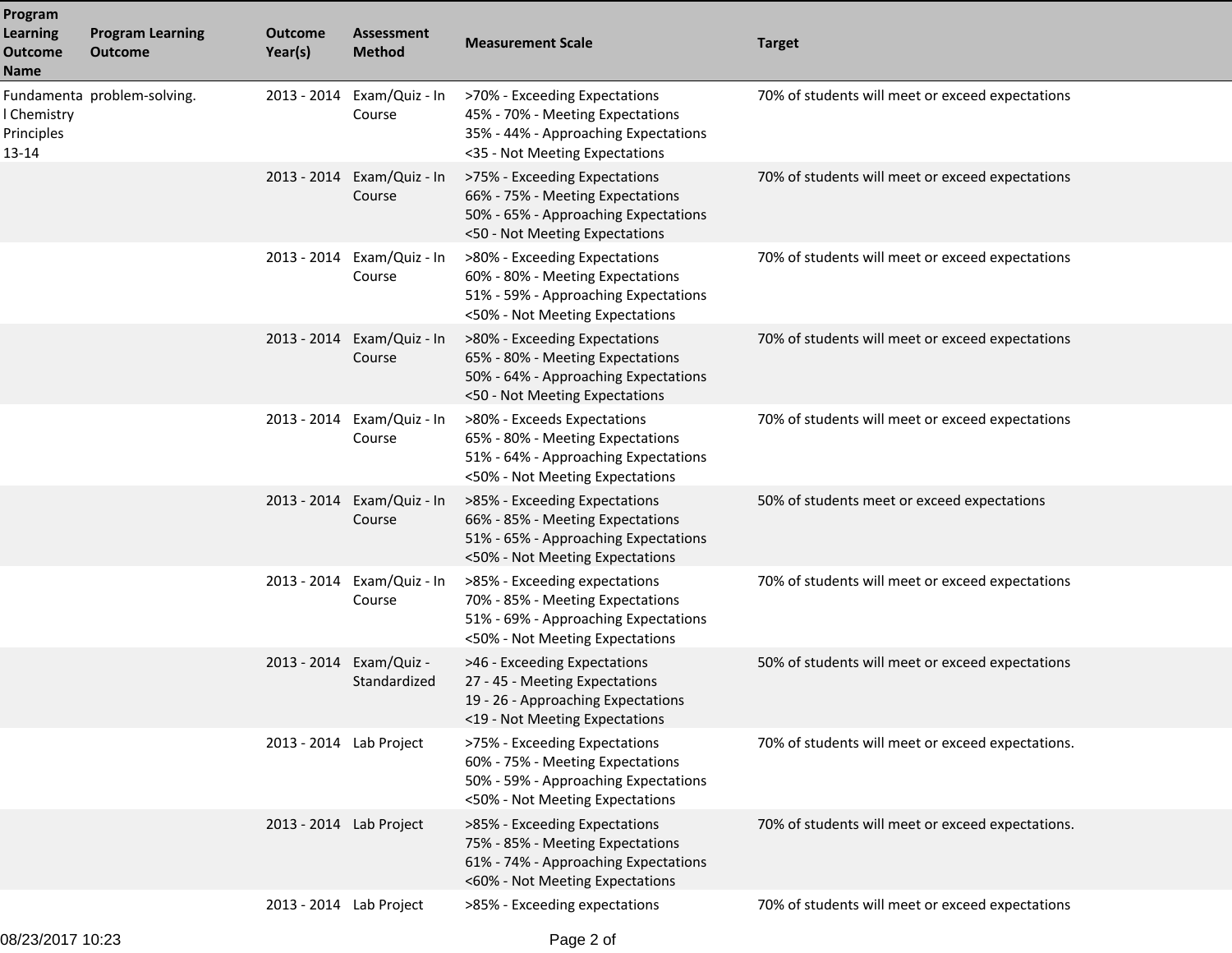| Program<br><b>Learning</b><br><b>Outcome</b><br>Name  | <b>Program Learning</b><br><b>Outcome</b>                                                                                                                                                                                                          | Outcome<br>Year(s)      | <b>Assessment</b><br><b>Method</b>      | <b>Measurement Scale</b>                                                                                                                                                  | <b>Target</b>                                     |
|-------------------------------------------------------|----------------------------------------------------------------------------------------------------------------------------------------------------------------------------------------------------------------------------------------------------|-------------------------|-----------------------------------------|---------------------------------------------------------------------------------------------------------------------------------------------------------------------------|---------------------------------------------------|
|                                                       |                                                                                                                                                                                                                                                    | 2013 - 2014 Lab Project |                                         | 80% - 85% - Meeting Expectations<br>75% - 80% - Approaching Expectations<br><75% - Not Meeting Expectations                                                               | 70% of students will meet or exceed expectations  |
| l Principles<br>in<br><b>Specialties</b><br>$13 - 14$ | Fundamenta A sound understanding of 2013 - 2014<br>the fundamental chemical<br>principles, underlying<br>theories, and applications<br>of one of the<br>departmental specialties<br>(biochemistry/natural<br>products, environmental,<br>polymer). |                         | Exam/Quiz - In<br>Course                | >80% - Exceeding Expectations<br>60% - 79% - Meeting Expectations<br>45% - 59% - Approaching Expectations<br><44% - Not Meeting Expectations                              | 70% of students will meet or exceed expectations  |
|                                                       |                                                                                                                                                                                                                                                    |                         | 2013 - 2014 Exam/Quiz - In<br>Course    | >80% - Exceeding Expectations<br>60% - 79% - Meeting Expectations<br>45% - 59% - Approaching Expectations<br><44% - Not Meeting Expectations                              | 70% of students will meet or exceed expectations. |
|                                                       |                                                                                                                                                                                                                                                    |                         | 2013 - 2014 Exam/Quiz - In<br>Course    | >85% - Exceeding Expectations<br>65% - 84% - Meeting Expectations<br>50% - 64% - Approaching Expectations<br><50% - Not Meeting Expectations                              | 70% of students will meet or exceed expectations  |
|                                                       |                                                                                                                                                                                                                                                    |                         | 2013 - 2014 Exam/Quiz - In<br>Course    | >85% - Exceeding Expectations<br>65% - 84% - Meeting Expectations<br>50% - 64% - Approaching Expectations<br><50% - Not Meeting Expectations                              | 70% will meet or exceed expectations              |
|                                                       |                                                                                                                                                                                                                                                    |                         | 2013 - 2014 Exam/Quiz - In<br>Course    | >85% - Exceeding Expectations<br>65% - 84% - Meeting Expectations<br>55% - 64% - Approaching Expectations<br><54% - Not Meeting Expectations                              | 70% of students will meet or exceed expectations  |
|                                                       |                                                                                                                                                                                                                                                    |                         | 2013 - 2014 Exam/Quiz -<br>Standardized | >42 - Exceeding Expectations<br>32 - 41 - Meeting Expectations<br>23 - 31 - Approaching Expectations<br><22 - Not Meeting Expectations                                    | 70% of students will meet or exceed expectations  |
|                                                       |                                                                                                                                                                                                                                                    |                         | 2013 - 2014 Final Project               | >85% - Exceeding Expectations<br>65% - 84% - Meeting Expectations<br>55% - 64% - Approaching Expectations<br><54% - Not Meeting Expectations                              | 70% of students will meet or exceed expectations. |
|                                                       |                                                                                                                                                                                                                                                    |                         |                                         | 2013 - 2014 Portfolio Review >84% - Exceeding Expectations<br>60% - 84% - Meeting Expectations<br>50% - 59% - Approaching Expectations<br><50% - Not Meeting Expectations | 70% of students will meet or exceed expectations. |
| Hands-on                                              | Hands-on skills and                                                                                                                                                                                                                                | 2013 - 2014 Lab Project |                                         | Qualitative Rubric attached in related                                                                                                                                    | 95% meeting or exceeding expectations             |